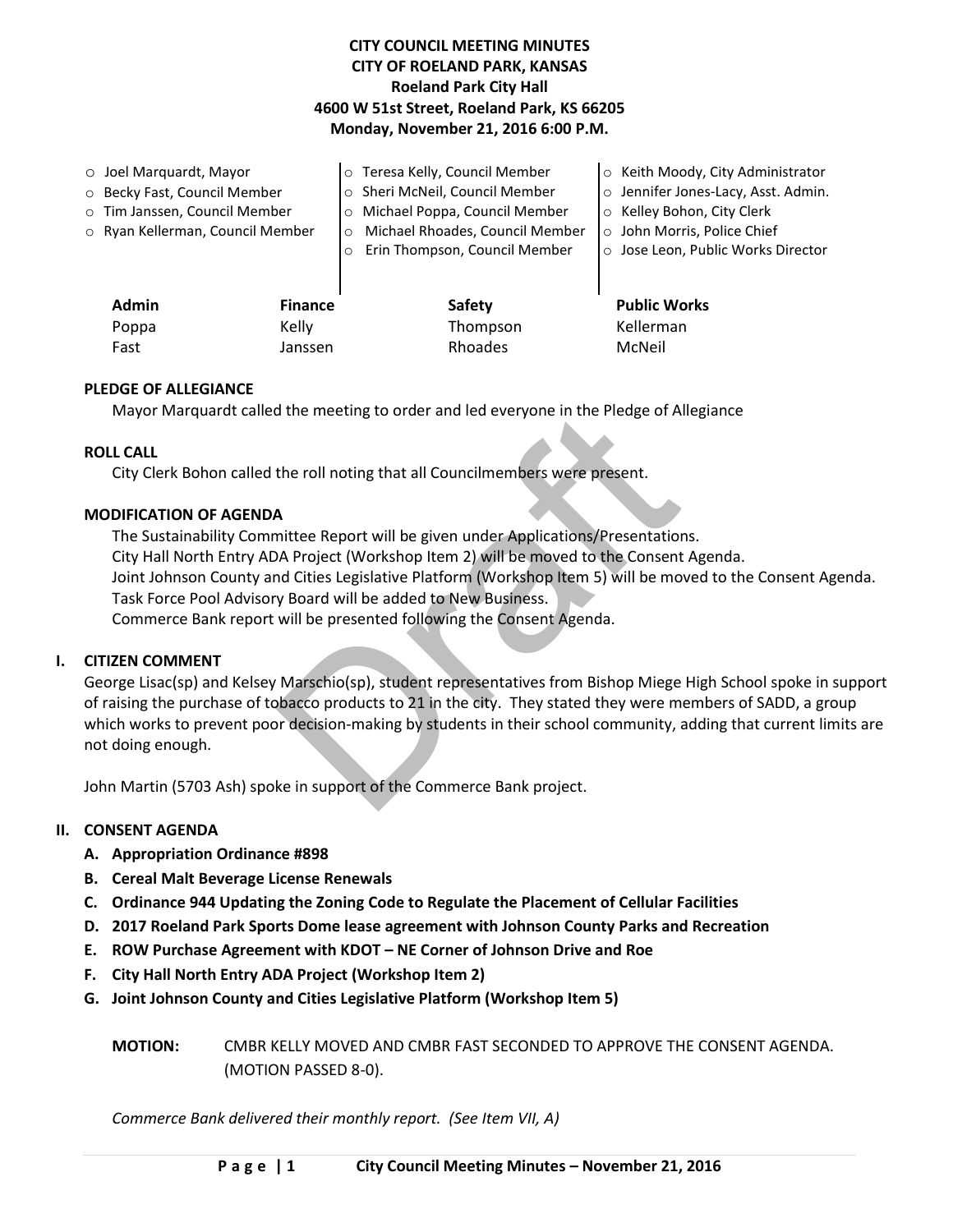### **III. BUSINESS FROM THE FLOOR**

## **A. Applications / Presentations**

## **1. Citizens Fundraising Initiative for R Park Wine Tasting Fundraiser at the Community Center**

Gretchen Davis (5206 W. 58<sup>th</sup> Street) Ms. Davis asked for approval of two fundraising events for R Park to include permission to place a banner on Roe Avenue and an event poster in R Park one month prior to each of the two events. She added that the events have been okayed by both the Events and Parks Committees.

She said she has six new volunteers to help on the planning team for the events and they are happy to have more citizens from the community join.

March 25, 2017 will be the Spring Wine Fling at the Roeland Park Community Center from 7 p.m. - 10 p.m. Tickets are \$35/\$40 at the door. Small plates will be donated by Houlihan's. Desserts will be donated by Nothing Bundt Cakes and Sweet Ideas. Light classical music donated by Jeremy Martin's Cello and Fellows. Water and soda donated by Johnson Drive BP Gas. There will be wine samplings of products from five to eight local Kansas wineries. The wineries would be allowed to sell their unopened bottles of wine to event attendees. Security will be provided by Police Chief Morris. Ms. Davis has been in contact with the Kansas Alcohol Beverage Control to ensure that all legalities are met and that the Kansas wineries will adhere to the regulations as well.

City Administrator Moody said the City would be getting a permit to sell the unopened bottles of wine. They need the Council to provide approval for the fundraising event and sale of unopened wine in conjunction with the wine tasting.

all legalities are met and that the Kansas wineries will adher<br>dy said the City would be getting a permit to sell the unope<br>wide approval for the fundraising event and sale of unopen<br>mopened bottles were part of the fundra CMBR Poppa asked if unopened bottles were part of the fundraiser or profits to the winery. Ms. Davis said they are profits to the winery, but that it has also attracted local wineries to come and donate wine in the samplings. Ms. Davis said there is a Form 842 to be completed and has been provided to the wineries to send in to Kansas ABC ten day prior to the event to allow for their sale of wines.

CMBR Rhoades requested that they make certain it is legal with the state to do. City Administrator Moody said they have spoken to the required people at the state. Ms. Davis added that this was approved by Kansas Alcohol Beverage Control with whom she has been working with.

City Attorney Shortlidge said he has also confirmed through the Kansas Attorney General's office that this is accurate information.

Ms. Davis confirmed for CMBR Janssen that this will be an adult event for those over 21.

# **MOTION:** CMBR POPPA MOVED AND CMBR THOMPSON SECONDED TO APPROVE THE SALE OF UNOPENED WINE AT THE R PARK WINE TASTING EVENT ON MARCH 25, 2017. (MOTION PASSED 7-0-1 WITH CMBR MCNEIL ABSTAINING)

Ms. Davis said there will be a kids' soccer clinic on Saturday, June 3rd or June 17th at R Park from 9:00 to 10:30 a.m., a repeat event from last year. It will be presented by I-9 Sports of Johnson County. Cost will be \$25 per child. Each participant will be covered by insurance provided for the event. A \$50 gift package of a duffel bag, soccer ball, water and snack will be presented to each child.

Ms. Davis added that a community shade shelter for R Park has not yet been approved under the R Park Plan, but the citizens fundraising group wants to have money set aside for a possible future grant that would require matching funds to build a picnic shelter. To date they have raised \$11,541 for the shelter. The goal is to have \$20,000 in the shelter fund following the two fundraising events.

Ms. Davis thanked all of the members of the Council for what they are doing to support the parks in the city and noted that they are receiving attention like they have not had for many years and they are all grateful.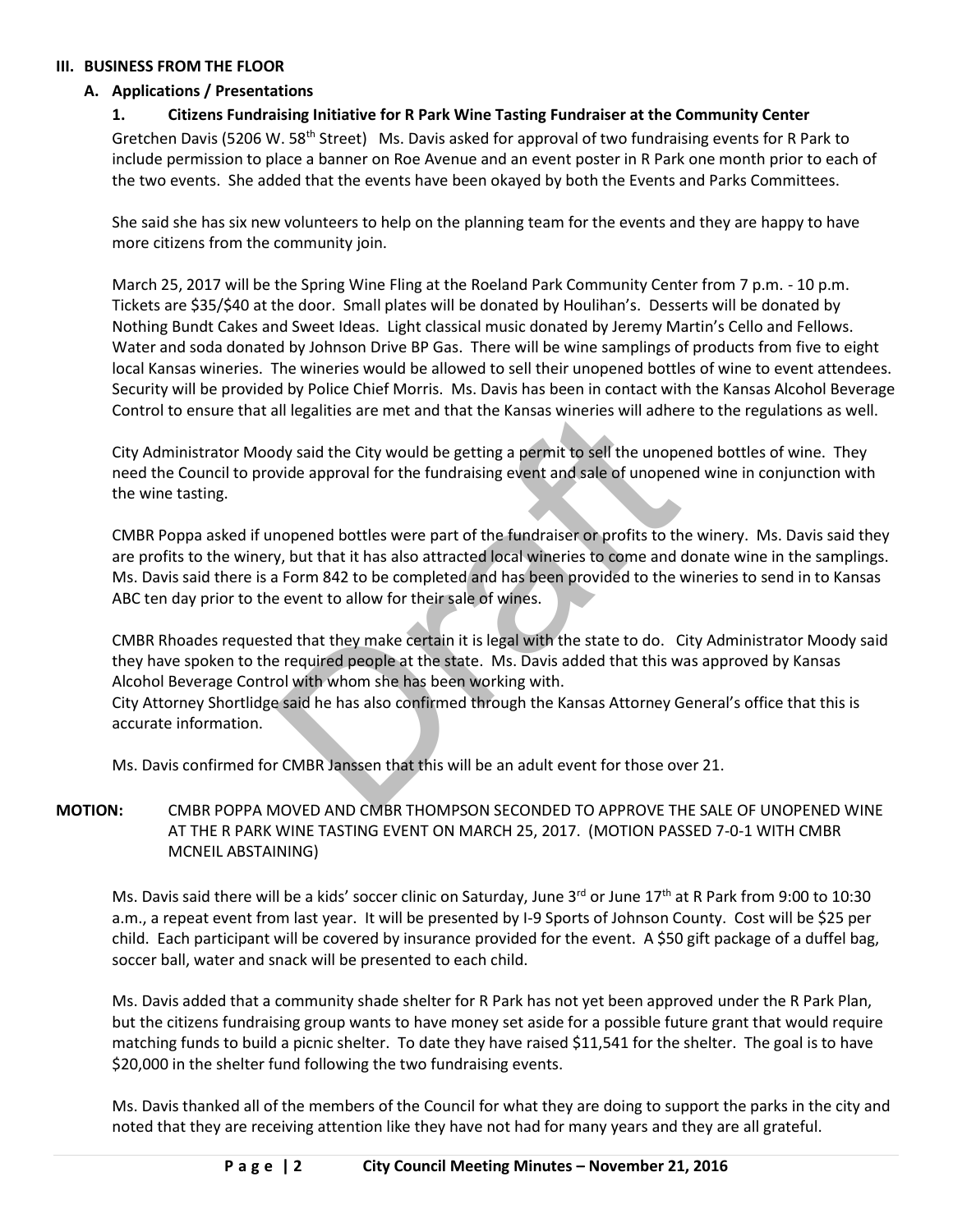City Administrator Moody said the Parks Committee was also looking for approval of the signs for the soccer clinic. Ms. Davis said one is usually 3 by 5 feet or 4 by 7 feet, is two-sided and placed along Roe Boulevard.

**MOTION:** CMBR POPPA MOVED AND CMBR THOMPSON SECONDED TO APPROVE THE PLACEMENT OF SIGNS FOR THE SPRING WINE FLING MARCH 25, 2017 AND THE SOCCER CLINIC IN JUNE OF 2017 PER THE SPECIAL EVENTS SIGN CODE. (MOTION PASSES 8-0)

Mayor Marquardt thanked Ms. Davis for her continued effort to raise money for Roeland Park.

# **2. Sustainability Committee Update – Michael Kelly**

Michael Kelly (5700 Roeland Drive), Chairperson of the Sustainability Committee reported that it has been a good year. He said the purpose of the Sustainability Committee is to seek to preserve the resources of our built and natural environment and to ensure the Roeland Park community has clean air and water, safe and healthy neighborhoods, a resilient economy, and access to housing and transportation choices.

2016 goals of the committee were to participate in community events, help the city work towards recognition under MARC's Community for All Ages program, and look towards a way to measure progress that the Sustainability Committee can achieve in helping the city. Mr. Kelly said the committee made progress on all of those goals.

Community for All Ages, which is a program to recognize communities working to be friendly towards residents of all ages and thereby in the process becoming more vibrant, prosperous, and healthier. The City received the bronze award in June of 2016. He thanked CMBR Kelly and Public Works Director Leon for their efforts and also Ms. Jones-Lacy, who spent countless hours going through the codes, as well as various other parts of the City's plans and activities.

intere were to participate in community events, help the city for All Ages program, and look towards a way to measure e can achieve in helping the city. Mr. Kelly said the commi<br>
i. which is a program to recognize communit The committee submitted a report to MARC on where Roeland Park falls on a number of the age-friendly issues for achieving the silver recognition level. Following that will be the gold implementation process to adopt a Community for All Ages plan or to include it in the local strategic plan or a park plan. They will be looking to discuss this further in early 2017. The committee has been looking to partner with other communities in northeast Johnson County working towards the sustainable process and they have invited Prairie Village's Recycling committee as well as Mission's Sustainability Committee to Roeland Park's meeting. The hope is to restart the Northeast Johnson County Sustainability Committee. They are hopeful to have a meeting early next year to inform each other of the successes and challenges to help each other progress. Additionally, they are looking to hold an annual educational event.

Mr. Kelly said he attended the Kansas Natural Resources Annual Symposium, which he found very informative. They talked of the state legislation and how the state budget has affected areas of water quality, food production and air quality.

Additionally, in efforts to mark progress on how to help the community, he has joined the International Council for Local Environmental Initiatives (ICLEI), a global network of 1,500 cities that provide partnership and practical strategies to confront the realities of urbanization, to adapt to economic and demographic trends, and prepare for the impacts of a changing climate and other urban challenges. When setting goals for 2017, he is hopeful to use their proprietary software to measure energy use and the greenhouses gases from both the governmental and community side and set goals to lower both, conserving the economic resources with a benefit of helping to preserve the planet.

Mr. Kelly said he looks forward to continued work with the Council and welcomed them to attend the meetings the first Thursday of the month at City Hall. He thanked the Governing Body for their continued support.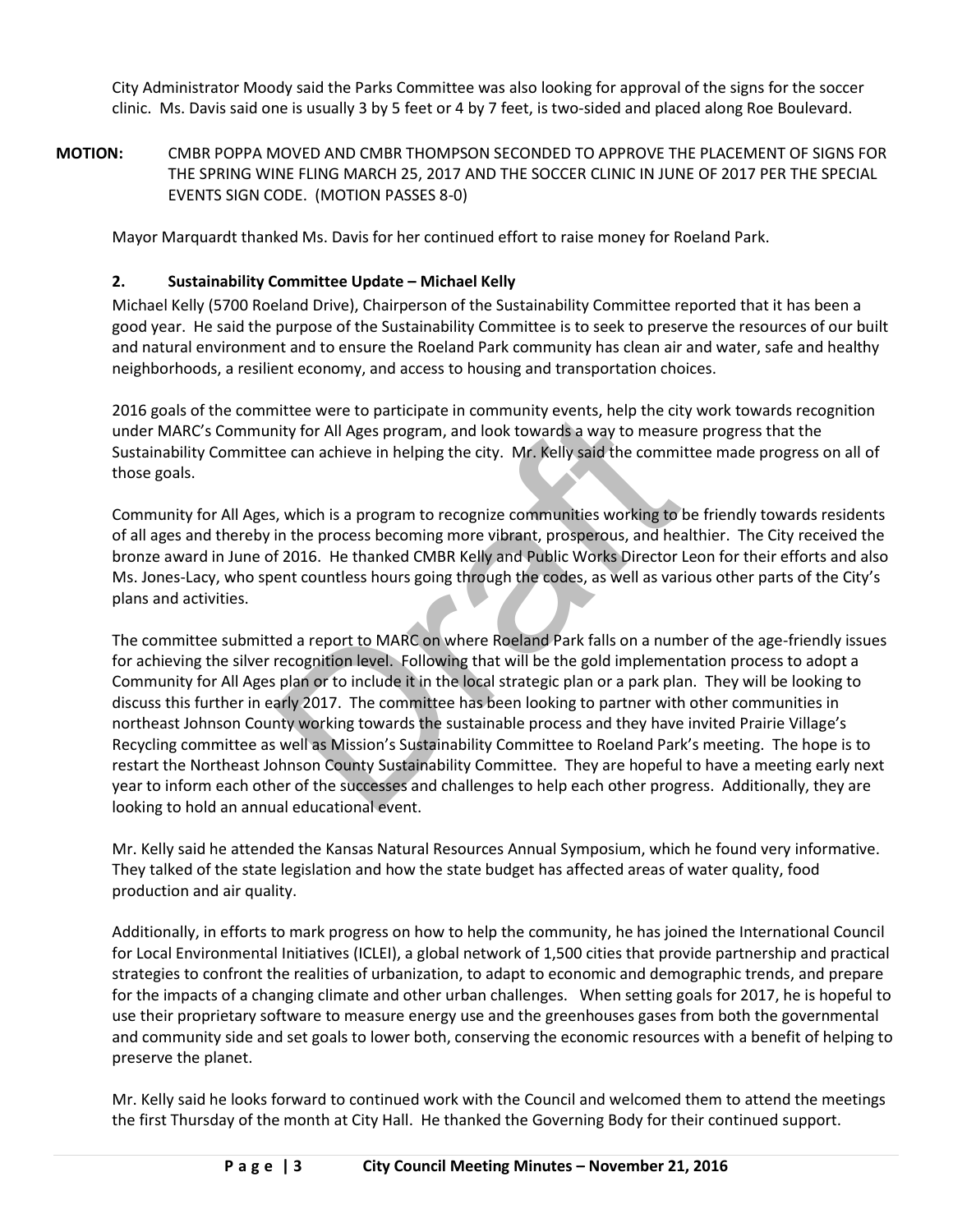CMBR Kelly thanked Mr. Kelly for his leadership on the committee. She said it was a good core group that is working hard and the results are showing.

Mayor Marquardt said when he speaks with others outside the city they always mention what Roeland Park's citizens are doing, from the fundraising group to volunteer committees. He said he is amazed how much they are in the public and they are out there talking and making progress on so many important things. He also thanked staff for supporting this work and for the Councilmembers who are on the committees joining in the work.

Mr. Kelly said he appreciated the opportunity to continue to volunteer.

### **IV. MAYOR'S REPORT**

## **A. Proclamation World Pancreatic Cancer Day (Michael Poppa and Sheri McNeil)**

CMBR Poppa read the Proclamation for World Pancreatic Cancer Day was read into the record.

**MOTION:** CMBR POPPA MOVED AND CMBR MCNEIL SECONDED THAT NOVEMBER 17, 2016, BE DESIGNATED AS WORLD PANCREATIC CANCER DAY IN THE CITY OF ROELAND PARK, KANSAS. (MOTION PASSES 8-0)

### **B. Announcements**

December 6 - Roeland Park Tree Lighting, Sweany Park.

- December 9 Staff Holiday Party at Community Center.
- January 16 City offices will be closed in honor of Martin Luther King Day
- January 17 Governing Body Workshop and Council. (Previously scheduled January 16)
- January 23 Community Forum (Previously scheduled January 25)

### **V. WORKSHOP AND COMMITTEE REPORTS**

### **A. Workshop Update**

EATIC CANCER DAY IN THE CITY OF ROELAND PARK, KANSA<br>
Park Tree Lighting, Sweany Park.<br>
The City of Community Center.<br>
Will be closed in honor of Martin Luther King Day<br>
Body Workshop and Council. (Previously scheduled Janu CMBR Thompson said at the last Workshop they heard the Roe Boulevard Traffic Study presentation from SKW where they recommended removing the signal at Bella Roe Plaza and Walgreens. They also suggested removing the signal at West 52<sup>nd</sup> and updating the signal timing at the remaining traffic signals at W. 47<sup>th</sup> Street, W. 50<sup>th</sup> Terrace and W. 51<sup>st</sup> Street intersections.

Also discussed were trash and recycle bin placement. CMBRS Rhoades and McNeil will work with staff to review and edit the ordinance to reflect the proposed changes.

Public Works Director Leon gave his 2016 Street Maintenance presentation and provided a map of the work that has been completed.

### **B. Ad Hoc Update**

CMBR Thompson said there has been a lot of work at the old pool site and a lot of debris has been removed. It was also decided that the outcropping will stay.

### **C. Rebranding Committee Update**

CMBR Poppa said the committee will be meeting November 22nd with Clay Johnson from Benedictine to review the 50 submissions received from students and Roeland Park residents. Benedictine has done their own process of narrowing them down, but the committee will see all the submissions. They are very pleased with the receipt of 50 submissions.

Mayor Marquardt said that is an impressive number of responses.

### **VI. REPORTS OF CITY LIAISONS**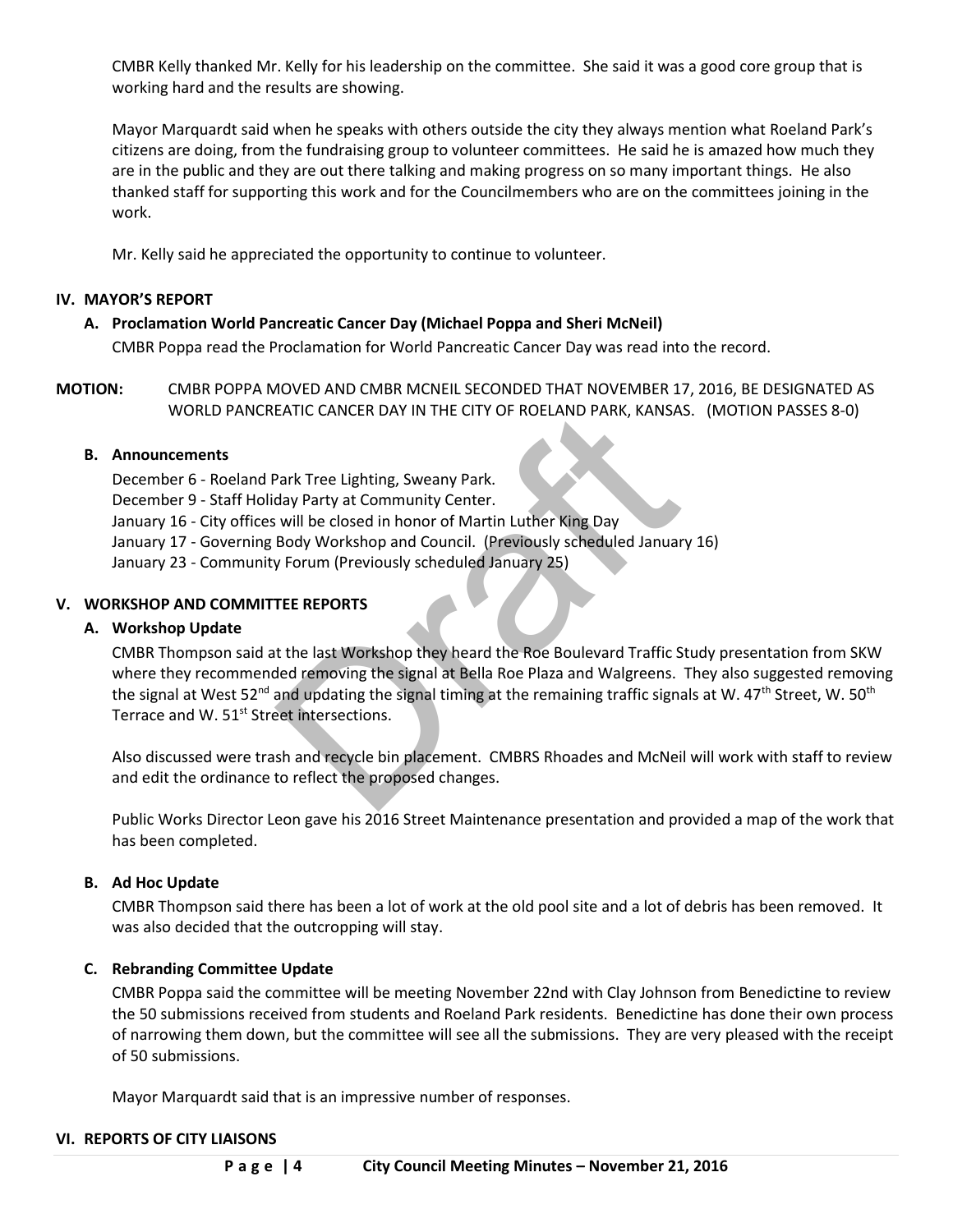## **A. Shawnee Indian Mission Update**

Bill Art had invitations for Friday, December 2nd at the Indian Mission. He also invited everyone to buy a Christmas tree or other item in support of the Indian Mission. He said the state is almost completely withdrawing their support of the historical site and it is important to do all that is possible to support the Mission. He added that the City of Fairway hired a new site administrator for the site.

CMBR Kelly thanked Mr. Art for the work he has been doing and asked how the transition is going. Mr. Art said it seems to be going smoothly and there will be a board of directors that will lead committees going forward.

### **VII. UNFINISHED BUSINESS**

### **A. Approval of Elevation of Commerce Bank Building**

Ms. Jones-Lacy provided a staff report and overview of the re-submitted elevations request for the Commerce Bank building to be constructed. After discussions with Commerce Bank, the ad hoc Development Committee has presented different illustrations of the Commerce Bank building for the Council's consideration. Also included in the packet is a revised Exhibit A, the sign design, and a landscape proposal of the corner feature. Commerce continues to work with the Arts Committee to define what the one percent for art will be. Until it is finalized, that corner of the site is reserved. They have removed from the designs the seating wall and the plaza area as it was not determined to be what the city was looking for to fulfil the one percent for art.

Aaron March from the White Goss law firm and attorney representative for Commerce Bank, and Brent Hall with Commerce were on hand to answer questions. Matt Masilionis and Austin Herdon, project architects with RMTA, David Eichman and Seth Reece, civil engineers with Olsson Associates were also present.

The site is reserved. They have removed from the designs<br>mined to be what the city was looking for to fulfil the one p<br>White Goss law firm and attorney representative for Comm<br>of to answer questions. Matt Masilionis and Au Mr. March thanked the City Council for caring about their community. He said at times it has been challenging, but it is always for the right reason. He also said Commerce Bank is a corporation that cares about being a good corporate citizen. He also thanked the architects and engineers that have helped them get to this point. Mr. March said he hoped that the building as modified will receive an approval vote of Ordinance 948 by the Council.

Mr. March then gave a presentation on the proposed Commerce Bank preliminary development plan and rezoning to be built at the northwest corner of Johnson Drive and Roe Boulevard.

Mr. Herndon said the changes to the tower are that it has been raised and they have also increased the amount of cast stone at the front entrance. They have met with City staff, the Planning Commission, the Economic Development Committee to arrive at these changes. They have also changed the clock from round to square. They will add more Spandrel glazing at the tower itself and to the east side of the building as well as sun shades all around the building and a cast stone lintel above all of the windows. Also an increased amount of stone is planned for the base of the tower and an increased depth of the sun shades on the east end of the tower are planned to add more depth to the building.

Mr. March said the Arts Advisory would like to take more time and rethink the art for the area. They did ask that a stair-stepping wall not be constructed, but to reserve this area and add a sidewalk and landscaping per code. In order for the bank to obtain their certificate of occupancy, they have their one percent art obligation. That money will be deposited and on hand for when the staff and community decide what is to put there.

They have put out to bid for the bank construction and hope to get bids back shortly. The intent is to start work in the early first quarter of 2017. The approval tonight is the last legislative approval needed in order to go forward.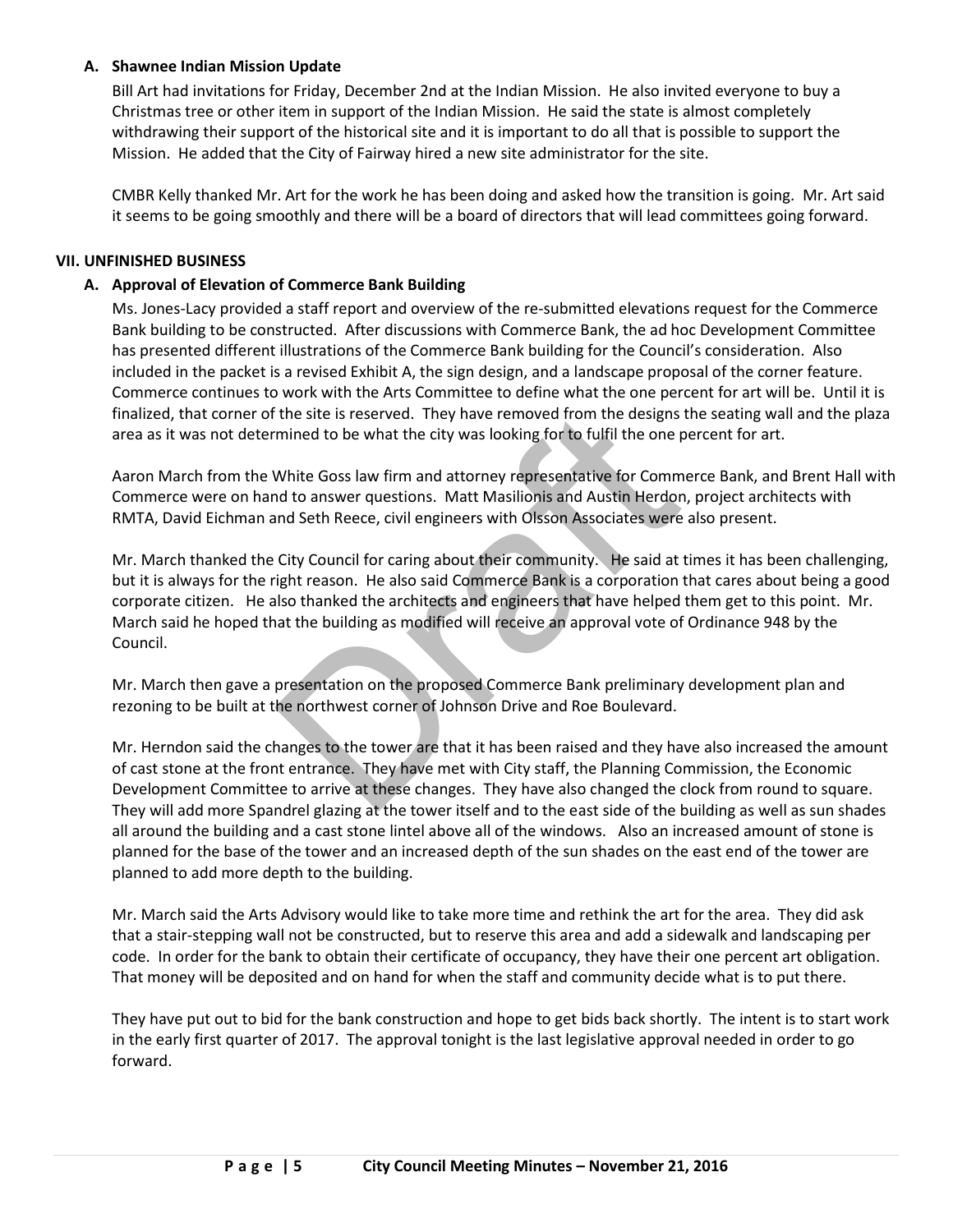CMBR Kelly said that after the Planning Commission discussions about the mixed-use development guidelines there would be more conversation with regard to meeting the screening requirements by the drive-thru to be more than what is planned for now.

Mr. March said that issue was not overlooked, but it was not brought up as a specific issue or concern by the Economic Development Committee. The drawings show more landscaping than what was there before. The curved area of the driveway now has landscaping around it and they have pulled the landscaping area further to the south. They took the screen comments to heart as much as possible by adding additional landscaping and believe they can achieve that without adding a berm.

CMBR Kelly said what is proposed is disappointing to her as she was expecting something more evergreen since grasses are seasonal. She said that it covers the bottom of the cars in the drive-thru, but had hoped to see something more.

CMBR Fast likes the changes that have been presented and asked for clarification on the area for the one percent art. Mr. March said they will continue to work with the Arts Advisory Committee. City staff has some ideas about some work that is being planned for Roe on both ends of the city and if there will be a theme. They are holding the spot in reserve and the dollars from both the bank project and the hospital project have to be escrowed in order to get a certificate of occupancy. The cash will be available once it is agreed what to do.

reserve and the dollars from both the bank project and the<br>et a certificate of occupancy. The cash will be available once<br>dy said they will go through a community-involved process<br>which will incorporate a design for the en City Administrator Moody said they will go through a community-involved process for the Roe Boulevard reconstruction project which will incorporate a design for the entryways at the north end and south end of Roe Boulevard. There will still need to be approval from the Planning Commission on a final site plan if the art goes on the bank site.

CMBR Rhoades asked if utilities such as electricity or water should be installed at the site in anticipation of the art installation. Mr. March said this is a private piece of art that enhances the private development as mandated by the ordinance. As this will be on private property, they will have to maintain it and expressed concerns about a fountain with a pool. He did say that electricity might be easier to install ahead of time.

**MOTION:** CMBR RHOADES MOVED AND CMBR JANSSEN SECONDED TO APPROVE ORDINANCE 941, INCLUDING THE ELEVATIONS FOR THE COMMERCE BANK BUILDING TO BE CONSTRUCTED AT THE NORTHWEST CORNER OF JOHNSON DRIVE AND ROE BOULEVARD. (MOTION PASSED 8-0)

## **VIII. NEW BUSINESS**

## **A. Approve the Dedication of Public Land for the Izabel Heights Plat on Fontana**

Ms. Jones-Lacy said the plat was approved by the Planning Commission, but it is the Council's responsibility to accept the dedication of public utility easement and a sanitary easement.

**MOTION:** CMBR THOMPSON MOVED AND SECONDED BY CMBR JANSSEN TO APPROVE THE DEDICATION OF PUBLIC LAND FOR THE IZABEL HEIGHTS PLAT ON FONTANA. (MOTION PASSED 8-0)

## **B. Committee Appointment and Reappointments**

Mayor Marquardt submitted for approval by the Council reappointment of:

Mary Schulteis and Christine Webster to the Arts Committee

Deb Settle to Community Events Committee

Jennifer Provyn, Patrick Franken, Cory Coe, Kathleen Whitworth, and Tyler Steele to the Parks Committee Duane Daugherty, Judy Hyde, Elizabeth Phelps and Michael Kelly to the Sustainability Committee

He also requested to appoint: Shea Geist to the Community Events Committee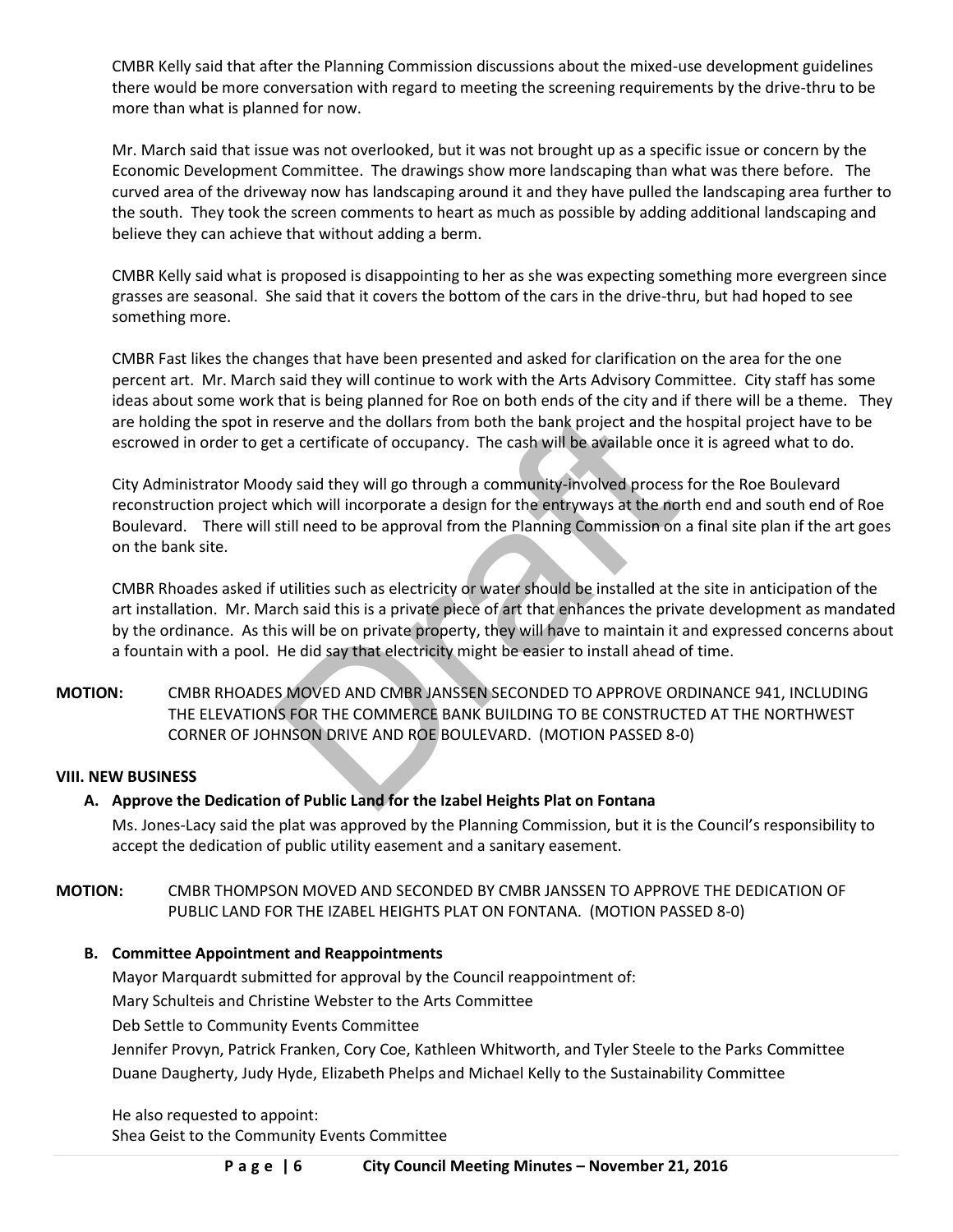- **MOTION:** CMBR POPPA MOVED TO APPROVE THE COMMITTEE REAPPOINTMENTS OF MARY SCHULTEIS AND CHRISTINE WEBSTER (ARTS COMMITTEE); DEB SETTLE (COMMUNITY EVENTS); JENNIFER PROVYN, PATRICK FRANKEN, CORY COE, KATHLEEN WHITWORTH, TYLER STEELE (PARKS); DUANE DAUGHERTY, JUDY HYDE, ELIZABETH PHELPS, MICHAEL KELLY (SUSTAINABILITY); AND THE APPOINTMENT OF SHEA GEIST (COMMUNITY EVENTS). MOTION PASSED 8-0.
	- **C. Johnson County Parks and Recreation Agreement for Operating the Community Center**  City Administrator Moody reported that they have not heard back from JCPRD who is waiting for the final opinion from their attorney.

The Governing Body agreed to bring this up again at the next Council meeting.

## **D. Task Force Pool Advisory Board**

CMBR Kelly started the discussion saying they can recruit members to be approved at a later date.

CMBR McNeil said in order for it to be an ad hoc committee it can only have four Councilmembers.

CMBRS Rhoades and Kellerman both expressed their desire to be on the committee.

CMBR Fast said there needs to be levels of trust for the committees and to let things get done. Ms. Fast said she has been on the pool advisory for ten years and has never seen Mr. Kellerman at a meeting.

CMBR Kellerman asked Ms. Fast how it was decided who would be on the ad hoc committee.

Mayor Marquardt directed the conversation to Mr. Rhoades. CMBR Rhoades asked if Ms. Fast felt if a Councilmember was on one committee they could not serve on the pool committee.

CMBR Fast said she feels there is a lack of trust by Councilmembers who are not on a committee.

eler for it to be all au not committee it can only have four cellerman both expressed their desire to be on the committe<br>eeds to be levels of trust for the committees and to let thin<br>ol advisory for ten years and has never CMBR Thompson said she believes the ad hoc is the way to go and that the Council does not need to be involved in every decision. She added that the proposed Councilmembers for the pool board are a good cross-section of the Council and represent different viewpoints.

CMBR Kelly said it would be nice for the ad hoc committee to be able to move forward and have the trust of those who are not the committee and that they retain the ability to ask questions to make sure that all of their concerns are addressed.

There was extensive Council discussion of the selection process.

CMBR Fast emphasized that the committee needs the groups that use the pool to be partners on this committee and it is not up to the Council to make all the decisions. She said if they are not included as partners, then the success of the pool is not going to happen. The focus should be that the City is going to them and asking them to be partners not the other way around.

Mayor Marquardt sees that having a subgroup would allow it to be more agile, more mobile with the ability to have meetings quicker, be more efficient and more focused.

CMBR McNeil said she would give up her spot so CMBR Kellerman could serve on the ad hoc so the matter would be settled in order for the discussions to move forward and get something done.

CMBR Janssen said he would like CMBR McNeil to remain and would step down and come to the open meetings.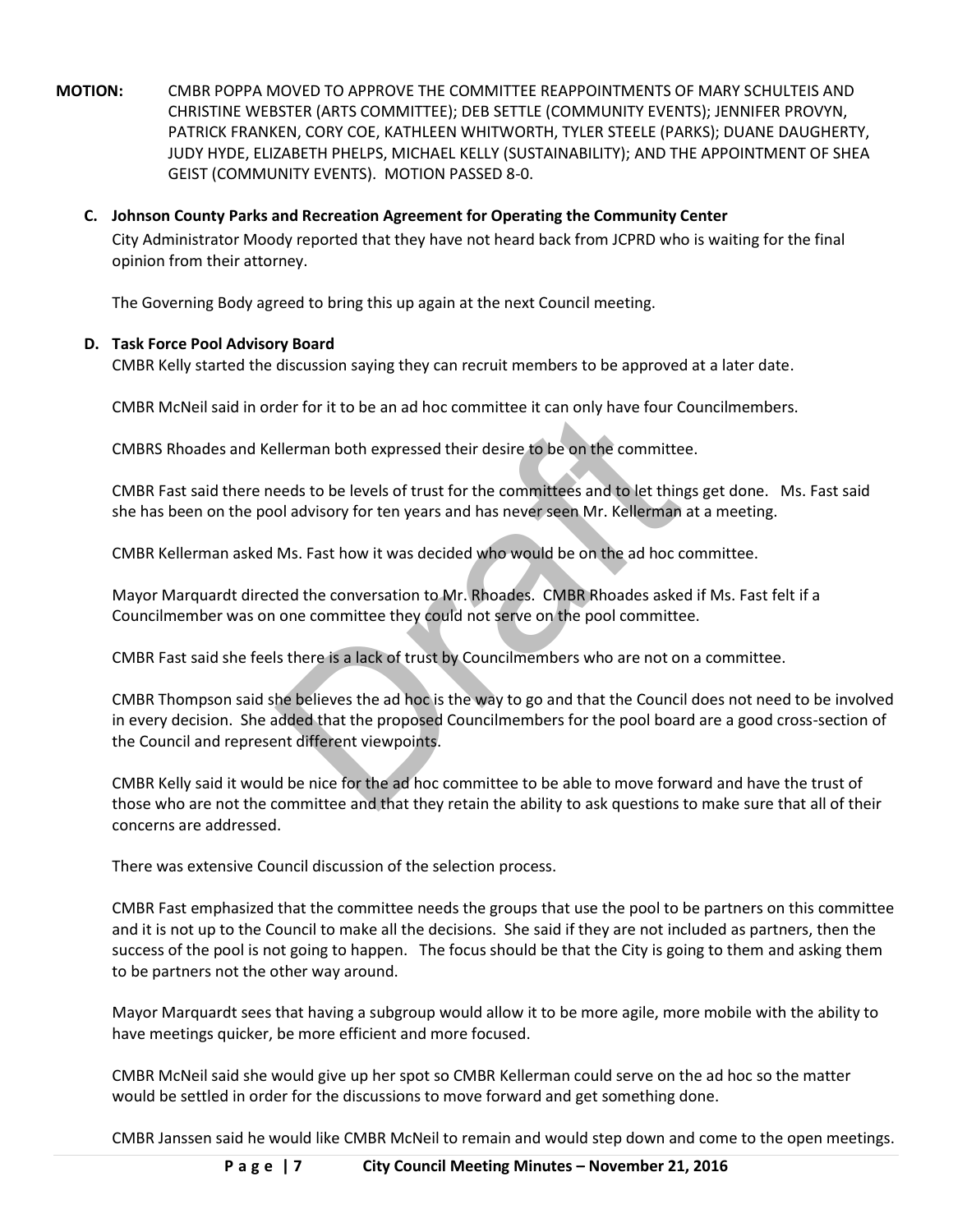CMBR Fast said the goal was to create ownership by all the different groups who use the pool and also be an incentive to advocate with JCPRD, the board of directors at Blazers, Masters, and water polo. She said she was really disappointed.

**MOTION:** CMBR POPPA MOVED AND CMBR KELLERMAN SECONDED TO CALL THE QUESTION.

**MOTION:** CMBR POPPA MOVED AND CMBR RHOADES SECONDED TO FROM AN AD HOC TO A TASK GROUP WITH THE FOUR DESIGNATED COUNCILMEMBERS. (MOTION FAILS 2-6 WITH CMBRS FAST, MCNEIL, JANSSEN, POPPA, THOMPSON AND KELLY VOTING NO.)

CMBR Rhoades would like to make an amendment to the motion.

- **MOTION:** CMBR RHOADES MOVED AND CMBR KELLY SECONDED TO HAVE CMBR KELLERMAN REPLACE CMBR JANSSEN ON THE AD HOC POOL COMMITTEE AND THAT THIS AD HOC COMMITTEE WILL NOT MAKE A RECOMMENDATION TO THE GOVERNING BODY OR COUNCIL. (MOTION PASSED 8- 0)
- **MOTION:** CMBR KELLY MOVED AND CMBR RHOADES SECONDED TO ESTABLISH AN AD HOC POOL ADVISORY BOARD TO LEAD THE PUBLIC DISCUSSION REGARDING THE ROELAND PARK POOL COMPLEX, TO INCLUDE CMBRS FAST, MCNEIL, KELLERMAN AND KELLY. (MOTION PASSED 8-0)

## (Applause)

## **IX. ORDINANCES AND RESOLUTIONS**

## **A. Ordinance No. 943 – Consider Raising the Age to Buy Cigarettes and Tobacco Products**

CMBR Thompson said Scott Hall from the Kansas City Chamber to answer questions. She also said this is important for the city to pass as it will also help with KU Med Center with the affiliation they are seeking. She also said she appreciated hearing from Bishop Miege's students at the beginning of the meeting.

KELLY MOVED AND CMBR RHOADES SECONDED TO ESTABL<br>RRY BOARD TO LEAD THE PUBLIC DISCUSSION REGARDING TEX, TO INCLUDE CMBRS FAST, MCNEIL, KELLERMAN AND K<br>EX, TO INCLUDE CMBRS FAST, MCNEIL, KELLERMAN AND K<br>TIONS<br>Donsider Raisin CMBR McNeil she does not understand this as it pertains to young adults who are able to vote, drive, join the military, get married, drop out of high school if they choose, and to move out and live on their own. She does not favor giving them certain rights and then taking others away and this ordinance is invasive. She added that she is not a smoker and does not appreciate smoking around her, so this is not a motivation for her lack of support on this issue.

CMBR Fast asked how this relates to an affiliation with KU Med.

Scott Hall, Vice President of the Greater Kansas City Chamber of Commerce, said that KU Cancer Center is a national cancer institute designated institution. They are applying for a designation above that called Comprehensive Cancer Institute designation, an application they submitted in September. Site evaluators will be visiting them in February and they will be notified of the outcome this summer. One of the key differences is work done within and around their service area. This ordinance would be a demonstration that they are taking preventative steps to fighting cancer in addition to remedial steps they're taking in their remedies, treatments, cures and protocols and this is an important part of the designation evaluation. If they get this designation it will increase their funding from National Institute of Health (NIH) to do more research.

CMBR Rhoades said this has been a hard ordinance to think through and should be an issue at the state level.

In response to Council comments City Administrator Moody said this could be written to exclude the military.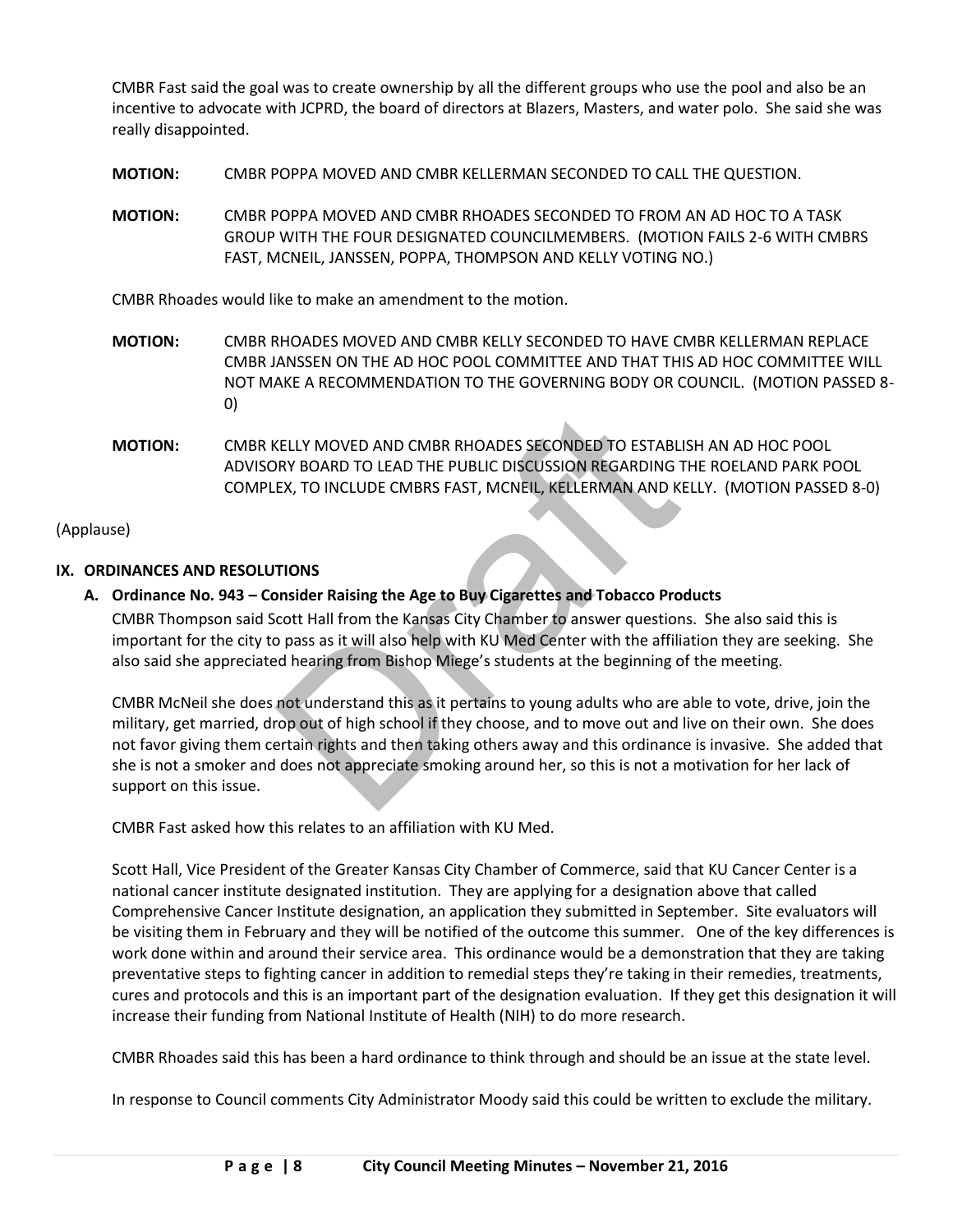City Attorney Shortlidge said this will be an amendment to the Uniform Public Offense Code. CMBR Thompson said it's a crime to purchase, not to possess.

CMBR McNeil asked if this would apply to young adults living in their own home. She said this would be saying you're not smart enough to make your own choices and they cannot tell people how to live their personal lives.

CMBR Kellerman asked Chief Morris if there will be sting operations in the City's seven retailers that sell tobacco products and would that need to be approved by the Council. Chief Morris said there could be such an operation and they can enforce any law that's on the books without first coming to Council. It just depends on the amount of time they want to spend enforcing it like any other law.

CMBR Thompson said the military is looking to be smoke-free as they lose quite a bit of money and lost time for health-related issues from smoking.

CMBR McNeil also asked for an exemption for young adults who live on their own and have their own home and are married.

CMBR Rhoades said his issue remains with the military.

**MOTION:** CMBR RHOADES MOVED AND CMBR JANSSEN SECONDED TO EXCLUDE THE MILITARY FROM THE AMENDMENT. (MOTION PASSED 5-3 WITH CMBRS THOMPSON, KELLY AND POPPA VOTING NO.)

POLL THE COUNCIL

FAST - Y MCNEIL - Y JANSSEN - Y RHOADES - Y KELLERMAN - Y THOMPSON - N KELLY - N POPPA - N

CMBR Janssen said he has been on the Council for 19 months and this is one of the hardest decisions he's had to make.

City Attorney Shortlidge clarified the exception would only apply to Section 5.6, which is the purchasing by a minor. It shall be unlawful for any person other than current or former members of the United States military.

issue remains with the military.<br>
S MOVED AND CMBR JANSSEN SECONDED TO EXCLUDE TH<br>
(MOTION PASSED 5-3 WITH CMBRS THOMPSON, KELLY AN<br>
ANSSEN - Y RHOADES - Y KELLERMAN - Y THOMPSON<br>
and this is one of the<br>
clarified the exce **MOTION:** CMBR THOMPSON MOVED AND CMBR FAST SECONDED TO APPROVE ORDINANCE 943 WITH THE MILITARY EXCEPTION. (MOTION PASSED 5-3 WITH CMBRS McNEIL, JANSSEN AND KELLERMAN VOTING NO.)

POLL THE COUNCIL FAST - Y McNEIL - N JANSSEN - N RHOADES - Y KELLERMAN - N THOMPSON - Y KELLY - Y POPPA – Y

### **B. Ordinance No. 941 – Amendment Related to the City Code**

Ms. Jones-Lacy said Ordinance 941 was discussed at a previous Workshop. The revised language went back to the Planning Commission for review where it was approved. The Council had ongoing concerns regarding the definition of a sign and making sure that there were not unintentional interpretations that would cause certain signs to no longer be allowed within the City.

Ms. Jones-Lacy and City Administrator Moody met with CMBRS Janssen and Rhoades to discuss some amendments and to make recommendations to the Council on potential changes before returning to the Planning Commission.

Staff is looking to change the definition of a sign so that it is not too narrowly interpreted. On the action form under HH is the new definition of a sign. It is provided that the following shall not be considered signs:

- Signs located completely within an enclosed building and not exposed to view from the street
- Any sign not visible to persons located off the premises where the sign is located.